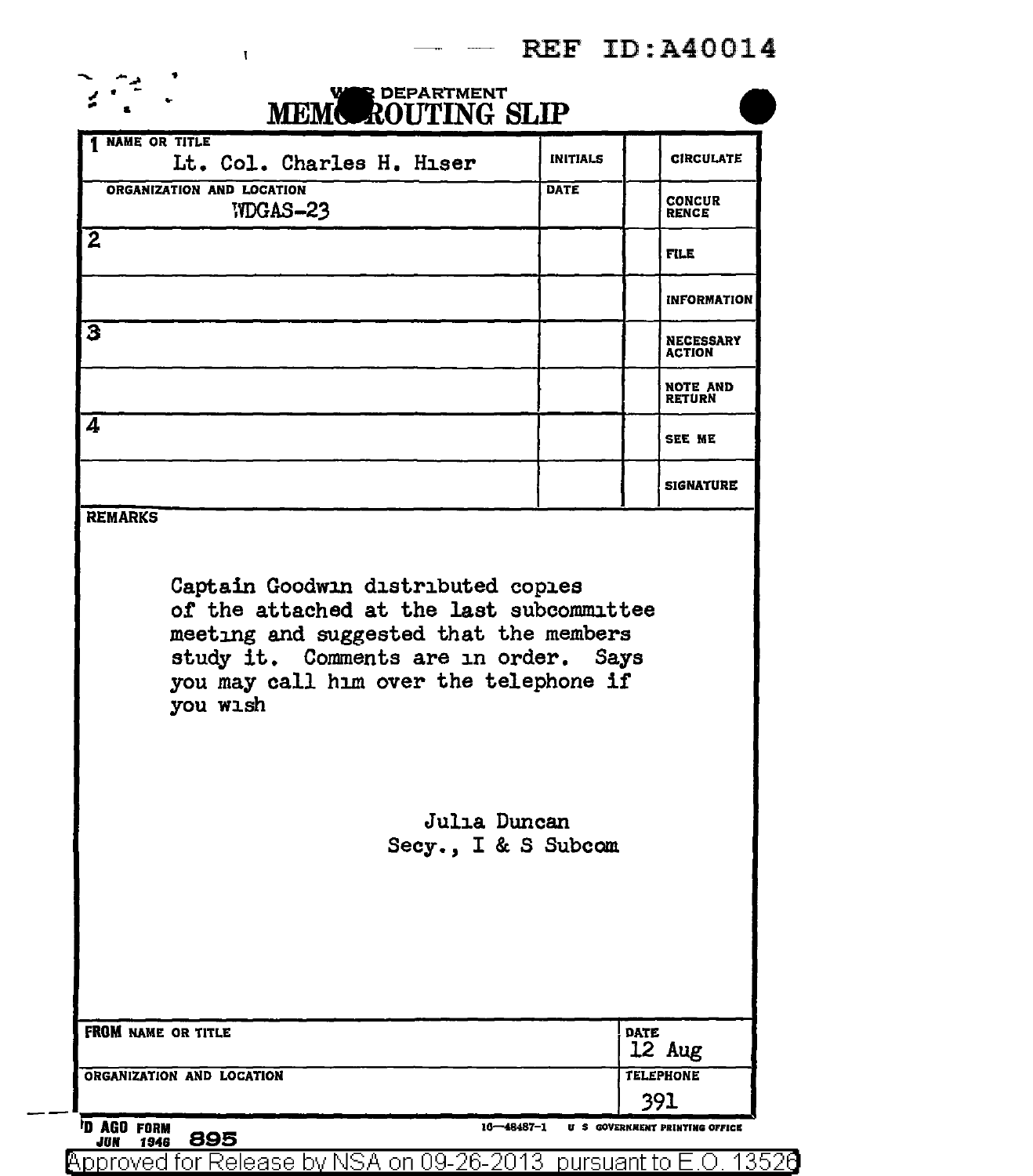$REF$   $ID:$  $A0014$ 

THIRD DRAFT (7 Augus£ 1947)

( Navy Sponsors

Proposed amended version of

.. \ .

## s.1019

## A BILL.

To insure further the security of the United States by proventing disclosures of information concerning the cryptographic systems and the communication intelligence activities of the Uhited States and of foreign governments.

Be it enacted by the Senate and House of Representatives of tho United Statos of Amorica in con ess assembled,

That whoover having obtained or having had custody of, access to, or knowled<sub>s</sub>e of (1) any classified information concerning the nature, preparation, or use of any code, cipher, or cryptographic system of the United States or any foreign government, or (2) any classified information concerning the design, construction, use, maintenance, or repair of any device, apparatus, or appliance used or prepared or planned for uso by the Uhited States or any foreign government for cryptographic or communication intelligence purposes, or  $(3)$  any classified information concerning the communication intelligence activities of the United States or any foreign govornmont, or  $(4)$  any classified information obtained from the communications of the United States or any foreign govcrnment by the processes of communication intelligence.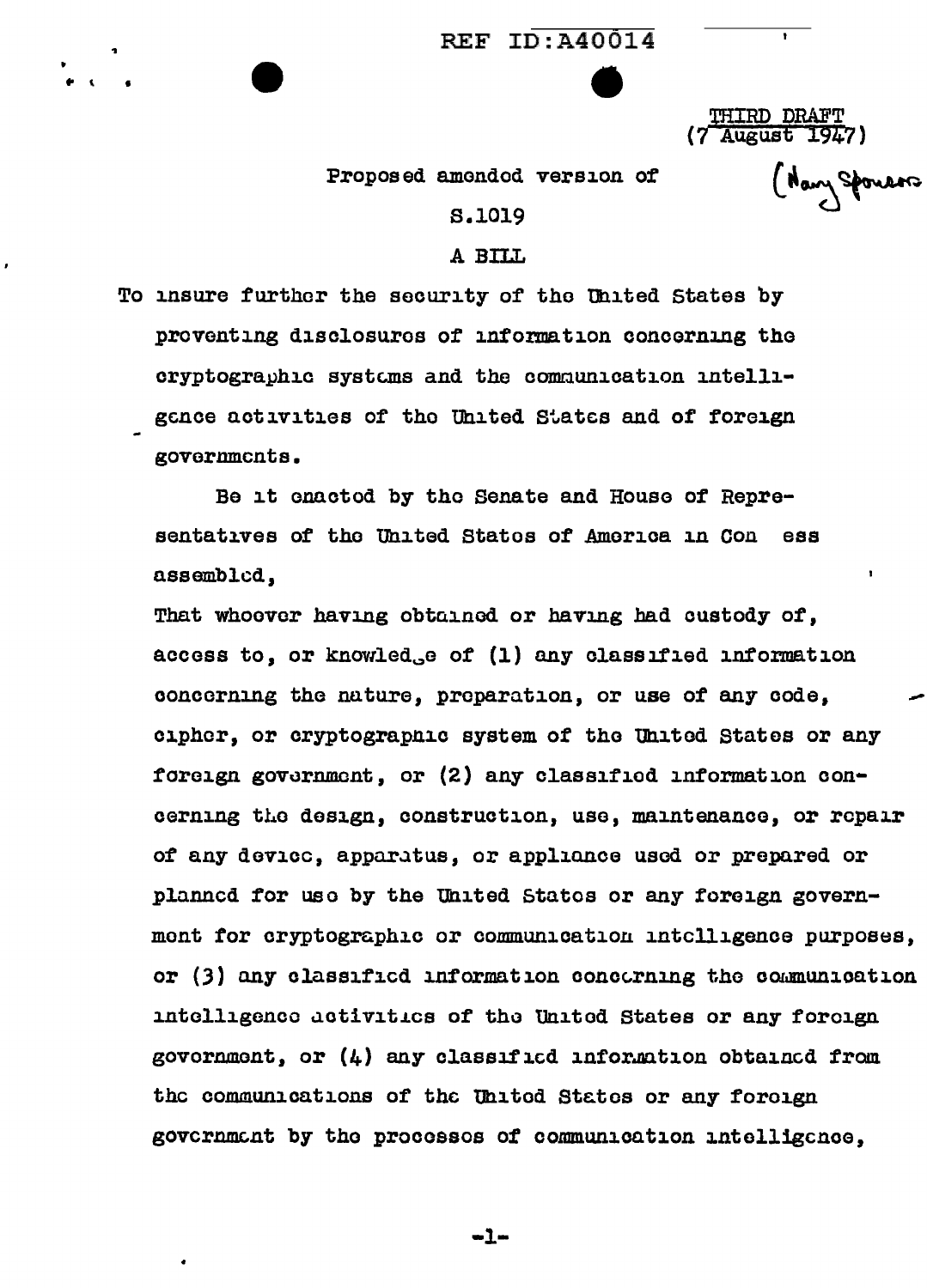shall willfully communicate, furnish, or transmit to a person not authorized to recaive such information, or publish, any such classified information shall be fined not more than 310,000 or imprisoned not more than ton years or both.

Sec. 2. The term "classified information" as used horein shall, for the purposes of this Act, be construed to moan information segrogated, and limited or restricted in dissemination or distribution for purposes of national security, by a United States government agency, and marked with or designated by a marking or designation signifying such segrogation. limitation, and restriction. The term "classified procedures and methods" as used herein shall be construed accordingly.

Sec. 3. The terms "code", "cipher", and "cryptographic system" as used herein shall, for the purposes of this Act, be construcd to include in their meaning any method of secret writing and any mechanical or electrical device or method used for the purpose of disguising or concalling the contents or the meanings of communications. The term "cryptographic purposes" as used herein is correspondingly extended in the scope of its meaning.

Sec. 4. The term "foreign government" as used herein shall, for the purposes of this Act, be construed to include in its mooning any person or porsons acting

42 e